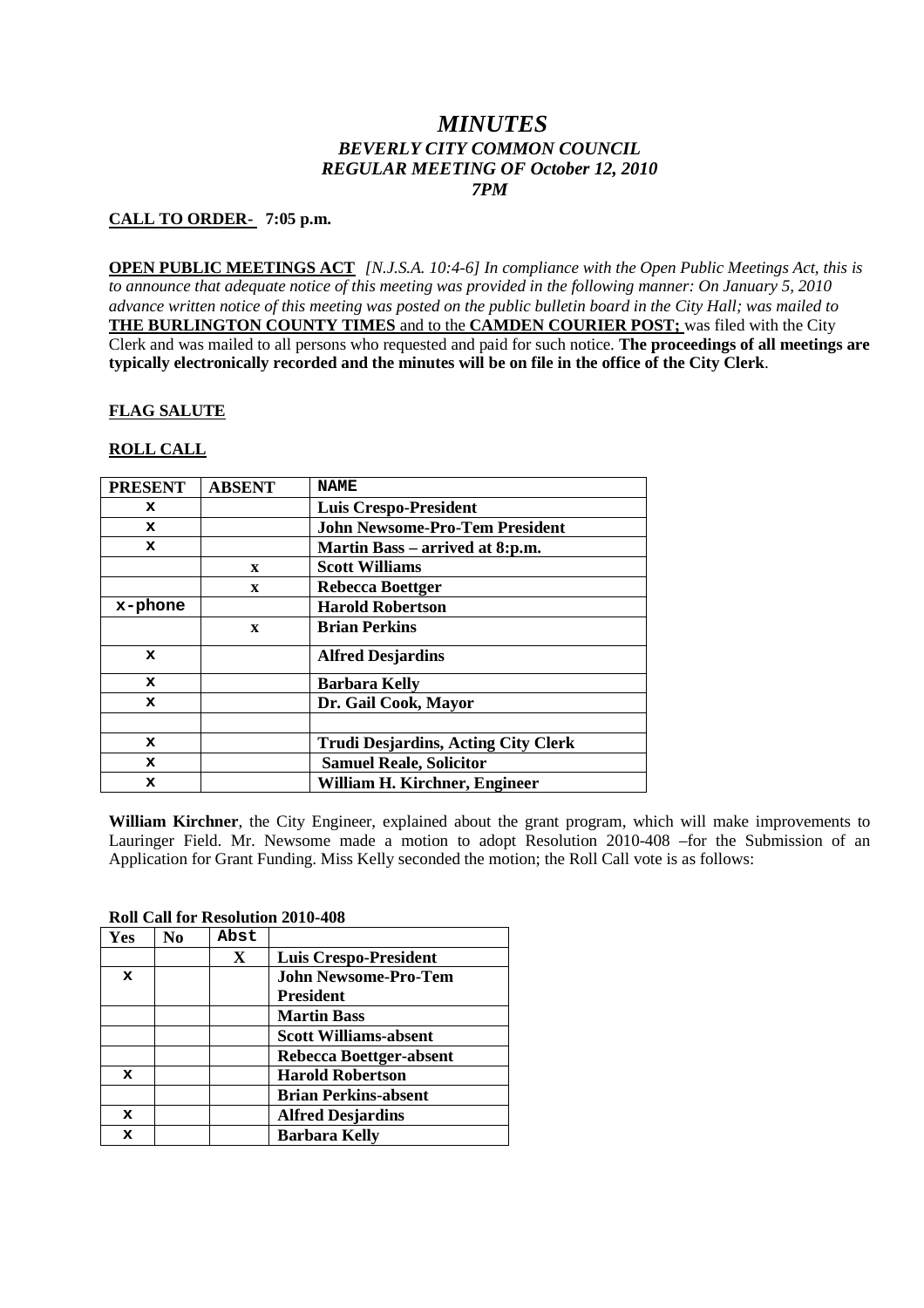Mayor Cook explained to the public the letter from Chief Justice Rabner, which was about the Municipal Court Consolidation Plan.

#### **OLD BUSINESS:**

### **NEW BUSINESS:**

**CONSENT AGENDA:** Mr. Robertson said to hold Resolution 2010-410. The Solicitor said to hold Resolution 2010-411.Mr. Robertson said to adopt it so we can clean it up and give the RCAs to Beverly Commons and get rid of them. Mr. Desjardins said to hold Resolution 2010-409. Mr. Newsome Made the motion to adopt the Consent Agenda. Mr. Desjardins seconded the motion. Council agreed to adopt the following:

Resolution 2010-400- Cancelling Taxes Because Property is Tax Exempt

Resolution 2010-401- Authorizing Cancellation of Outstanding Checks

Resolution 2010-402- Allowing Senior Citizen Deductions

Resolution 2010-403 - Setting Tax Sale Date

Rsesolution-2010- 404- Fixing Interest Rates on Delinquent Taxes

Resolution-2010-405 –Extending Grace Period for August 2010 Taxes

Resolution 2010-406 – Granting Disabled Deduction

Resolution 2010-407- Extending Grace Period for February 2010Taxes

Resolution 2010-411 – Resolution Authorizing the City to Amend its RCA Program

Resolution 2010-413 – Authorizing the Re-appointment of the Tax Assessor

Resolution 2010-414 – Resolution Amending the JIF Fund Commissioner

### **ROLL CALL FOR Consent Agenda**

| Yes         | No | Abst         |                              |
|-------------|----|--------------|------------------------------|
|             |    | $\mathbf{x}$ | <b>Luis Crespo-President</b> |
| x           |    |              | <b>John Newsome-Pro-Tem</b>  |
|             |    |              | <b>President</b>             |
|             |    |              | <b>Martin Bass</b>           |
|             |    |              | <b>Scott Williams absent</b> |
|             |    |              | Rebecca Boettger absent      |
| $\mathbf x$ |    |              | <b>Harold Robertson</b>      |
|             |    |              | <b>Brian Perkins-absent</b>  |
| $\mathbf x$ |    |              | <b>Alfred Desjardins</b>     |
| x           |    |              | <b>Barbara Kelly</b>         |

Ken Gerber, the Public Safety Director, asked about a curfew change for mischief night. President Crespo said it would be done by ordinance. The Solicitor said it could be done on first reading, by title only. Mr. Newsome made a motion to adopt by title only, a Resolution to change the curfew to 9:00 on October 30 and 31. The Public Hearing will be on October 26.The Roll Call shows as follows:

| <b>Roll Call</b> |                |     |                              |  |
|------------------|----------------|-----|------------------------------|--|
| Yes              | N <sub>0</sub> | Abs |                              |  |
| $\mathbf x$      |                |     | <b>Luis Crespo-President</b> |  |
| $\mathbf x$      |                |     | John Newsome-Pro-Tem         |  |
|                  |                |     | <b>President</b>             |  |
|                  |                |     | <b>Martin Bass</b>           |  |
|                  |                |     | <b>Scott Williams absent</b> |  |
|                  |                |     | Rebecca Boettger absent      |  |
| x                |                |     | <b>Harold Robertson</b>      |  |
|                  |                |     | <b>Brian Perkins absent</b>  |  |
| $\mathbf x$      |                |     | <b>Alfred Desjardins</b>     |  |
| x                |                |     | <b>Barbara Kelly</b>         |  |

# **SOLICITOR'S REPORT:** None

President Crespo stated the CFO Dawn Emmons provided a report and a bill list. Mr. Newsome made a motion to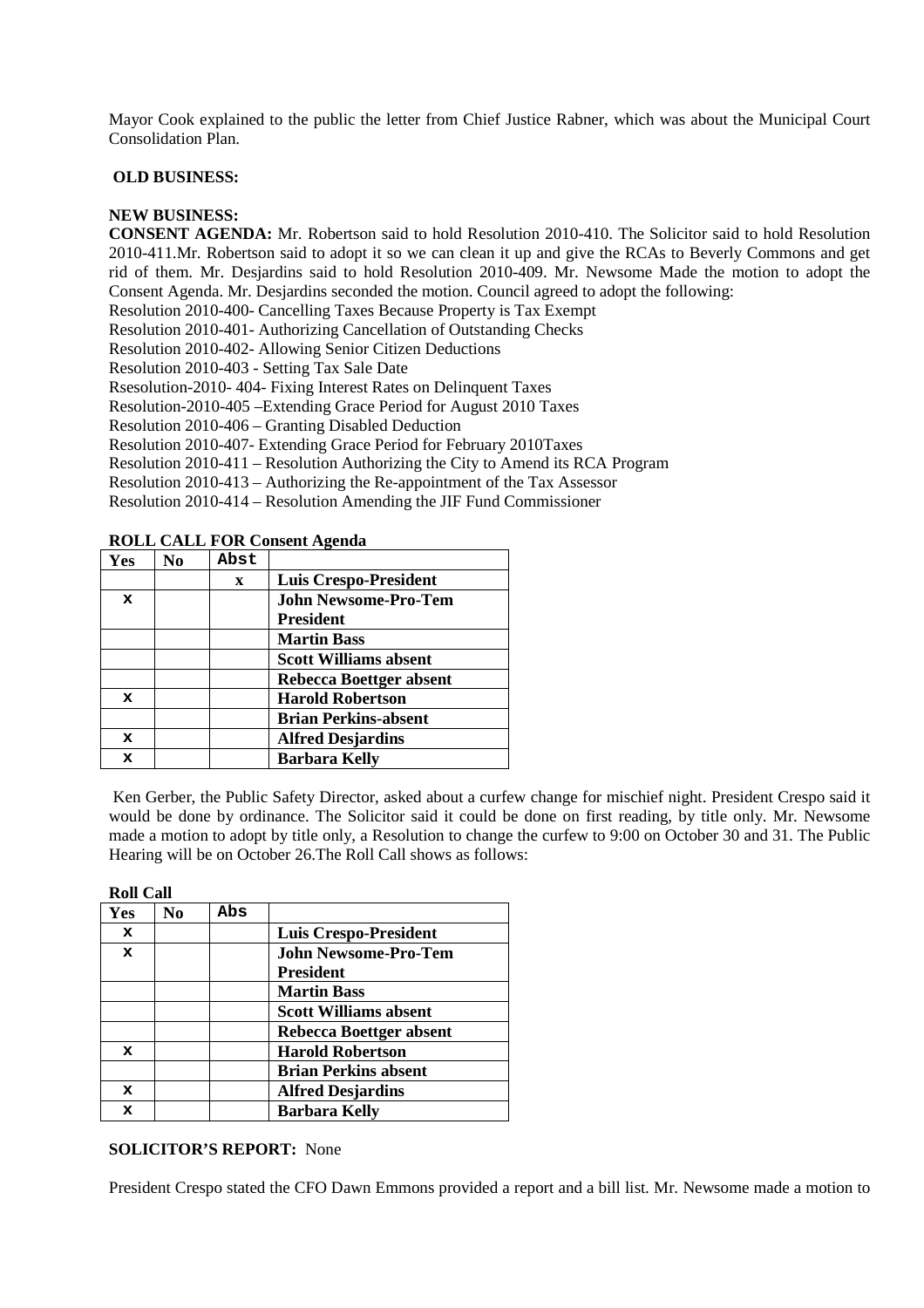accept the report and bill list. Miss Kelly seconded the motion. The Roll Call is as follows:

| BIII LISU   |    |     |                              |
|-------------|----|-----|------------------------------|
| Yes         | No | Abs |                              |
| $\mathbf x$ |    |     | <b>Luis Crespo-President</b> |
| $\mathbf x$ |    |     | <b>John Newsome-Pro-Tem</b>  |
|             |    |     | <b>President</b>             |
|             |    |     | <b>Martin Bass-absent</b>    |
|             |    |     | <b>Scott Williams-absent</b> |
| $\mathbf x$ |    |     | <b>Harold Robertson</b>      |
|             |    |     | Rebecca Boettger-absent      |
|             |    |     | <b>Brian Perkins</b>         |
| $\mathbf x$ |    |     | <b>Alfred Desjardins</b>     |
| x           |    |     | <b>Barbara Kelly</b>         |
|             |    |     |                              |

**Bill T** . .

**MAYOR'S REPORT:** Mayor Cook stated that there is a program at the school, Lights on After Dark, at 5:30 p.m., on October 21, that is provided by a \$30,000 grant. The Mayor also said that a letter of thanks should be sent to the Burlington City Kiwanis.

**COUNCIL REPORTS:** Miss Kelly announced that there is a Halloween party at the basketball court on October 30, from 6:00 - 9:00 p.m. Miss Kelly said they're accepting help and donations and the new fire truck will be there.

**PUBLIC SESSION:** Robert Germer, 79 Pine Street, stated he submitted an OPRA request in April 2010 and did not receive a response. Mr. Germer stated that the law is 7 days and he will be in the Clerk's office at 9:00 a.m. in the next morning. Amy Bent asked about sending the RCA's to the Convent, and President Crespo stated that it is a new project. Mrs. Bent informed Council that there is new Legislation regarding the Delaware River dredging, and asked for the Council's support. Robin Moodie stated that there is cracked roadway on Warren Street. Andrew Russell said the corner of Warren and Manor should be inspected, also.

Public Session was closed at 7:58 p.m. Mr. Bass arrived at 8:00 p.m.

**EXECUTIVE SESSION:** Mr. Newsome made a motion to adopt Resolution 2010-412. Allowing Council to go into Executive Session. Mr. Robertson seconded the motion. All members were in favor.

After discussion, Mr. Newsome made a motion to move into Regular Session. Miss Kelly seconded the motion and all members were in favor. The meeting was opened at 8:44. President Crespo asked for a motion to adopt Resolution 2010-409, authorizing the Termination of the City Clerk and Administrator. Mr. Bass made a motion to adopt the resolution. Mr. Robertson seconded the motion. Mr. Desjardins stated that he was not notified of the meeting and will abstain from voting. The Roll Call vote is as follows:

| Yes         | No | Abst         |                                                 |
|-------------|----|--------------|-------------------------------------------------|
| x           |    |              | <b>Luis Crespo-President</b>                    |
| $\mathbf x$ |    |              | <b>John Newsome-Pro-Tem</b><br><b>President</b> |
| x           |    |              | <b>Martin Bass</b>                              |
|             |    |              | <b>Scott Williams-absent</b>                    |
|             |    |              | Rebecca Boettger-absent                         |
| x           |    |              | <b>Harold Robertson</b>                         |
|             |    |              | <b>Brian Perkins-absent</b>                     |
|             |    | $\mathbf{x}$ | <b>Alfred Desjardins</b>                        |
| x           |    |              | <b>Barbara Kelly</b>                            |

**Roll Call vote for Resolution 2010 - 409**